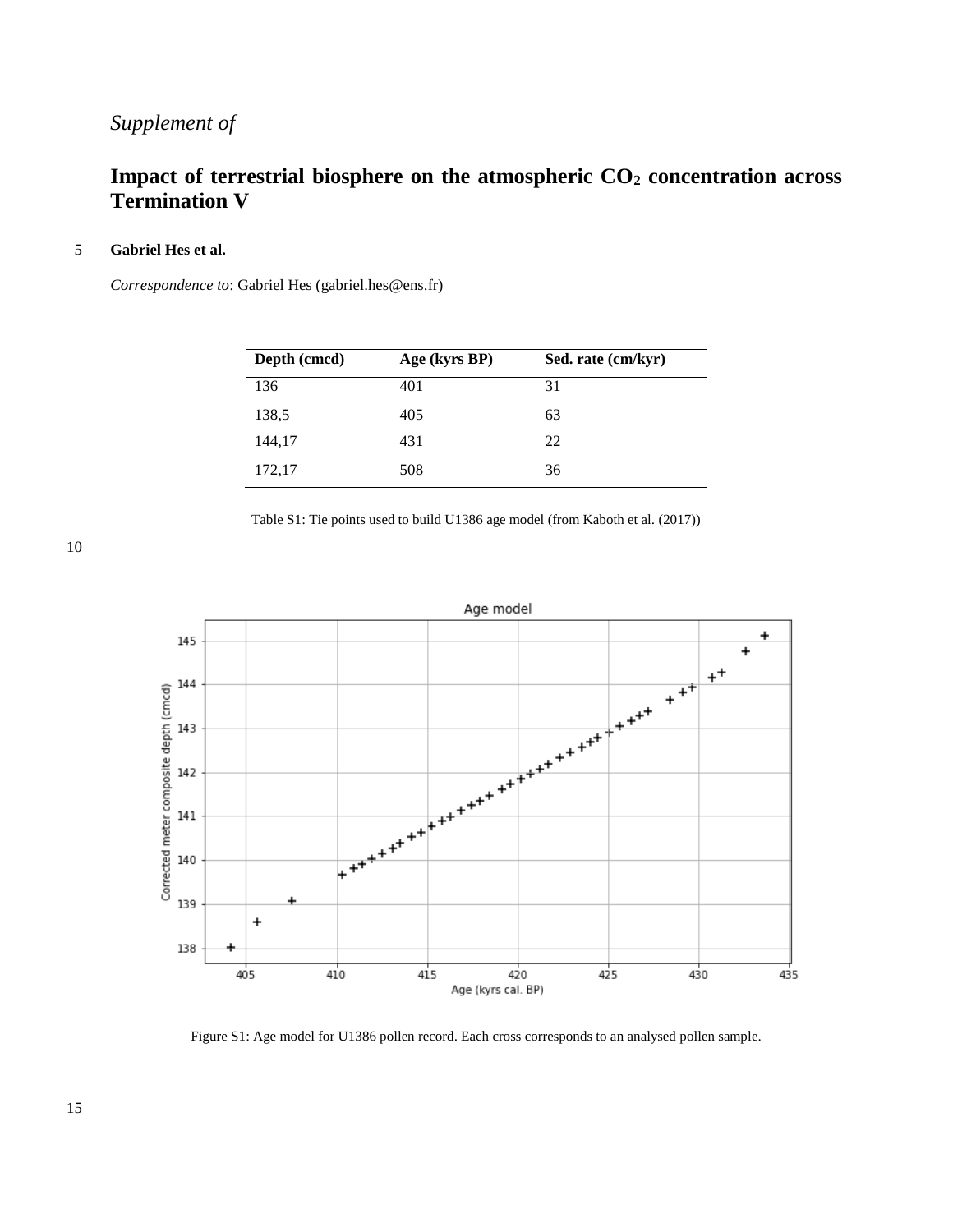

Figure S2: Reconstructed pollen concentration  $(10^3/cm^3)$  as a function of depth (cmcd) at site U1386 defined as the following: <sup>Pollen counts\*Added Lycopodium number.</sup> Numbers and corresponding shadings refer to the pollen zones defined in<br>
↓ Lycopodium counts\*Sample volume<br>
→ Numbers and corresponding shadings refer to the pollen zone

Section 3.1. The dashed line indicates the onset of the terrestrial interglacial.

25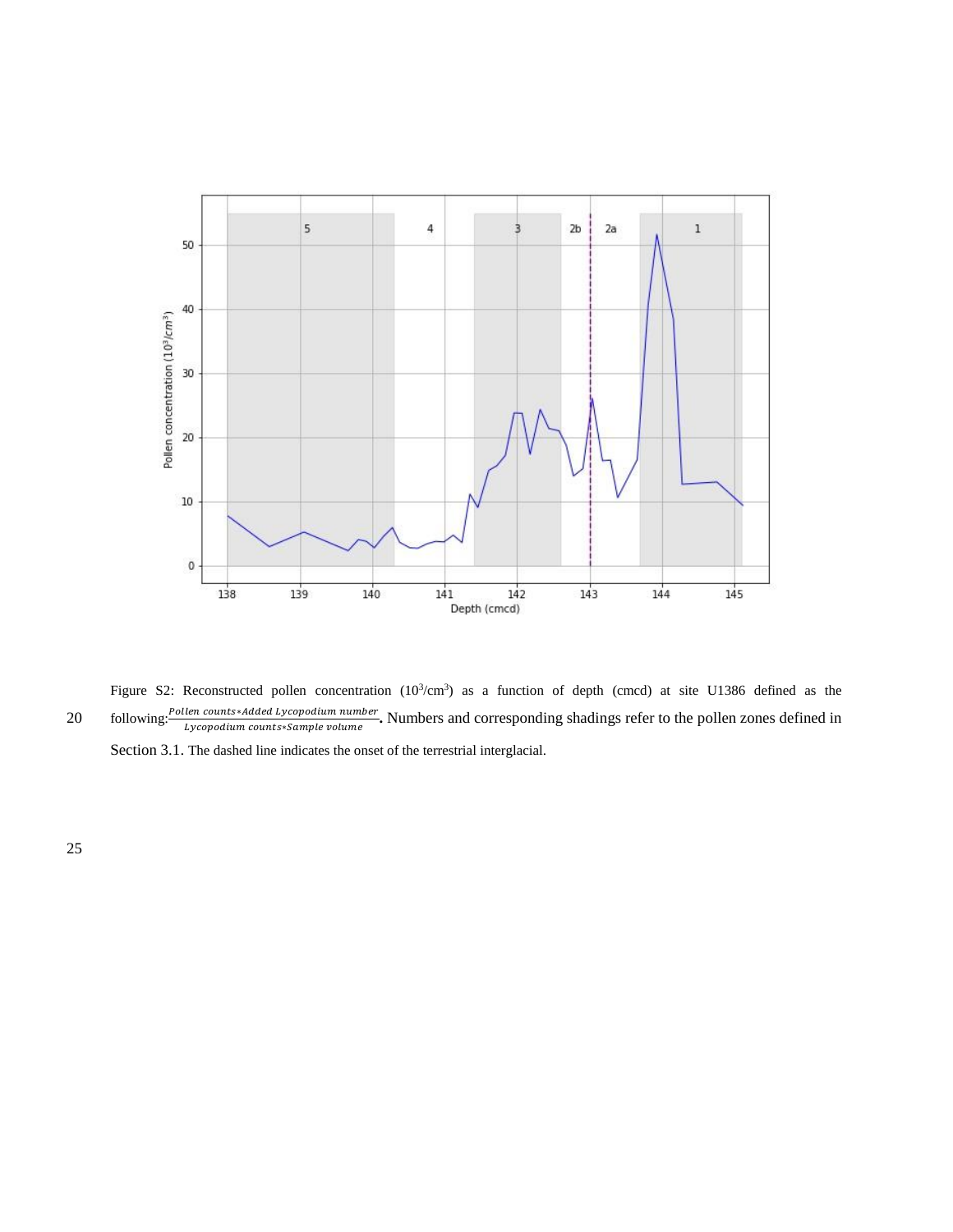

Figure S3: Comparison of ice melt proxies from different records. δ<sup>18</sup>O from (Kaboth et al., 2017) at Site U1386 measures ice 30 volume. C37:4 at site MD03-2699 (Rodrigues et al., 2017) indicates freshwater input resulting from iceberg melting and Si/Sr (Hodell et al., 2008) driven by detrital silicate deposition (European ice sheet sources) depicts arrival of IRDs at Site U1308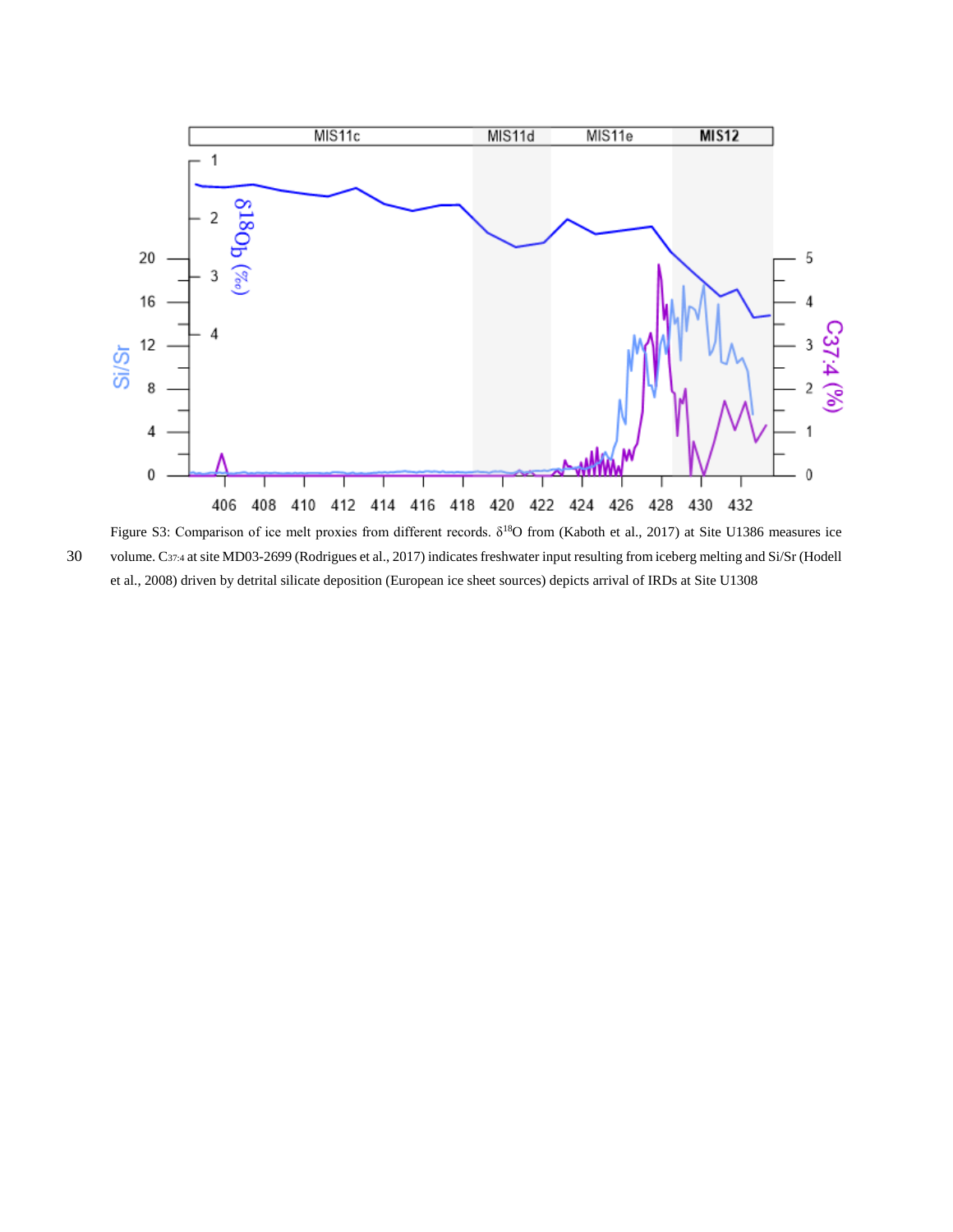

Figure S4: Reconstructed atmospheric surface temperature (bottom) and precipitation (top) from comparison between U1386 pollen 35 record and the European Modern Pollen Database using 3 different statistical algorithms: MAT, WA and WA-PLS (see Material and methods)

**Quantitative climatic reconstructions:** Paleoclimate reconstructions from fossil pollen is based on the Actualism 40 principle whereby past terrestrial biosphere had the same ecological and climatic requirements as present ones. The underlying hypothesis, which is fulfilled for the studied period (Gould, 1965; Birks and Birks, 1980), is that fossil pollen species still exist nowadays. We obtain three quantitative estimates of Termination V climate (temperature and precipitation, Fig. S4) by selecting the modern climate tolerances of the nearest living relatives of the fossil taxa present in the pollen assemblage with different reconstruction methods applied to each sample: Modern Analogue Technique

45 (MAT), Weighted Averaging (WA) and Weighted Averaging-Partial Least squares (WA-PSL) (Salonen et al., 2012). We use the extensive European Modern Pollen Database (Davis et al., 2013) which includes 3813 pollen assemblages.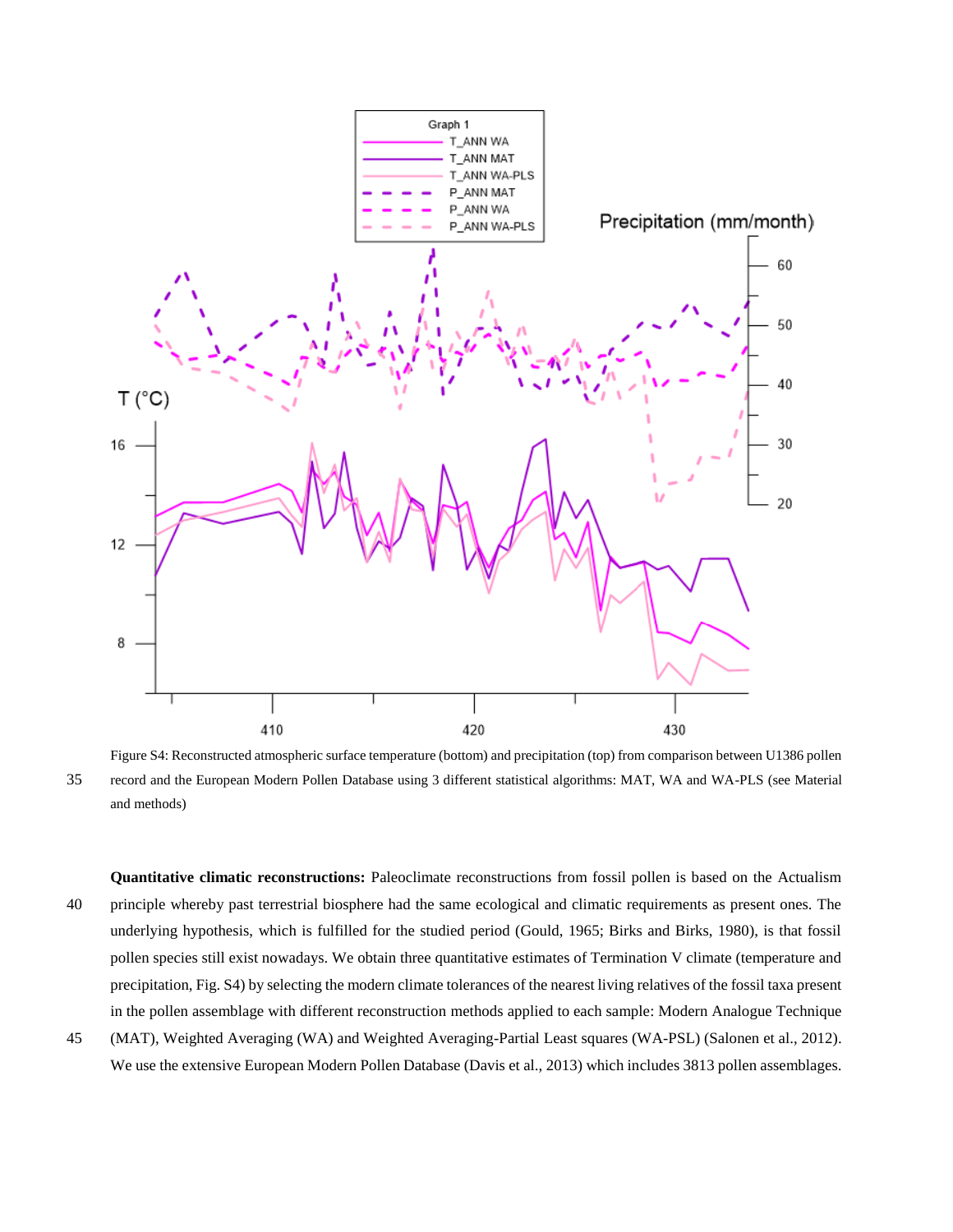

Figure S5: Forest pollen percentage time series for all compiled records across TV (time in kyr BP).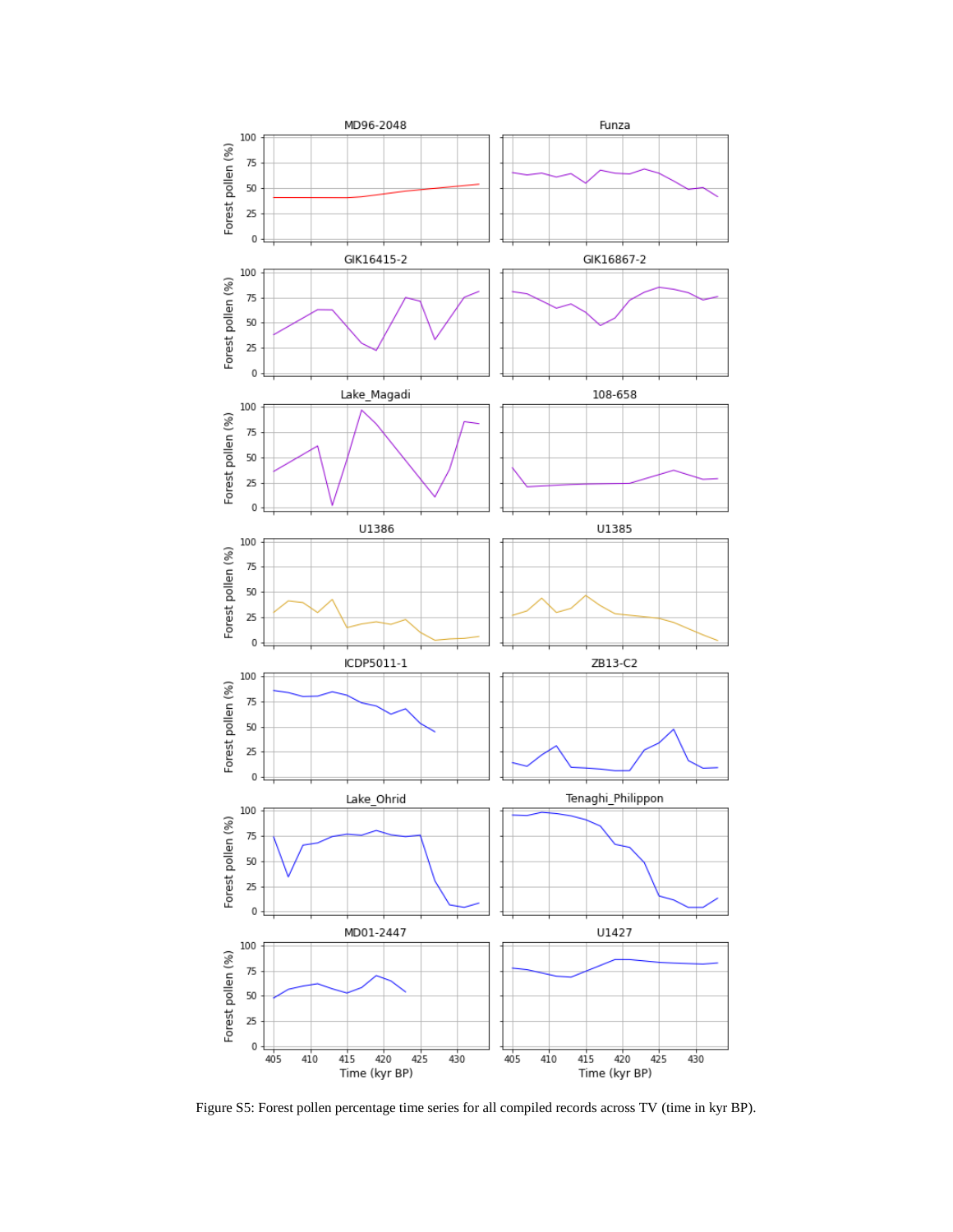

50

Figure S6: Simulated temperature (light purple, current Degla-I experiment) and temperature reconstruction (brown, by Shakun et al., 2012) across termination I. The moving 100 yr-window average of the simulated temperature is shown in dark purple. For more analysis of the simulated changes across T1 we refer to Roche et al. (2011).

## 55 **References**

Birks, H. J. B., et H. H. Birks. «Quaternary paleoecology: London.» *Edward Arnold* 8 (1980): 289.

- Davis, Basil A. S., et al. «The European modern pollen database (EMPD) project.» *Vegetation History and Archaeobotany* (Springer) 22 (2013): 521–530.
- Gould, Stephen J. «Is uniformitarianism necessary?» *American journal of science* (American Journal of Science) 263 60 (1965): 223–228.
	- Hodell, David A., James E. T. Channell, Jason H. Curtis, Oscar E. Romero, et Ursula Röhl. «Onset of "Hudson Strait" Heinrich events in the eastern North Atlantic at the end of the middle Pleistocene transition ( 640 ka)?» *Paleoceanography* (Wiley Online Library) 23 (2008).
- Kaboth, Stefanie, Bas de Boer, André Bahr, Christian Zeeden, et Lucas J. Lourens. «Mediterranean Outflow Water 65 dynamics during the past ̃570 kyr: Regional and global implications.» *Paleoceanography* (Wiley Online Library) 32 (2017): 634–647.
	- Roche, D. M., H. Renssen, D. Paillard, et G. Levavasseur. «Deciphering the spatio-temporal complexity of climate change of the last deglaciation: a model analysis.» *Climate of the Past* (Copernicus GmbH) 7 (June 2011): 591–602.